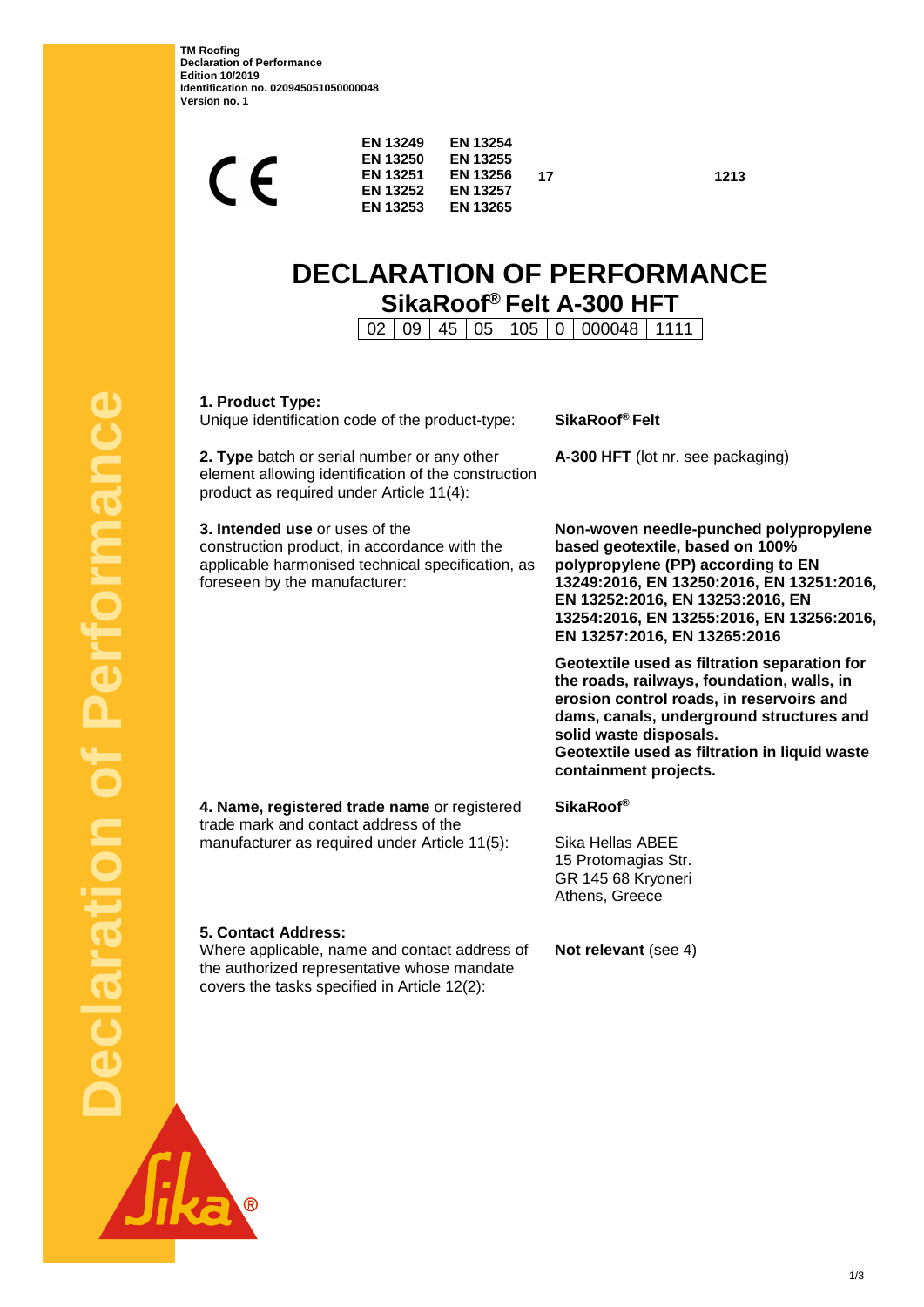## **6. AVCP:**

System or systems of assessment and verification of constancy of performance of the construction product as set out in CPR, Annex V:

#### **7. Notified body:**

In case of the declaration of performance concerning a construction product covered by a harmonised standard:

#### **System 2+**

**1213**

Notified factory production control certification body No. 1213 performed the initial inspection of the manufacturing plant and of factory production control and the continuous surveillance, assessment and evaluation of factory production control and issued the certificate of conformity of the factory production control (FPC) 7051**.**

#### **8. Notified body:**

In case of the declaration of performance concerning a construction product for which a European Technical Assessment has been issued:

## **Not relevant** (see 7)

## **9. Declared performance**

| <b>Essential</b><br>characteristics                   | <b>Performance</b>                                                                                                                                 | <b>Test Standard</b>       | <b>Harmonized Technical</b><br><b>Specification</b>                                                                                                                    |
|-------------------------------------------------------|----------------------------------------------------------------------------------------------------------------------------------------------------|----------------------------|------------------------------------------------------------------------------------------------------------------------------------------------------------------------|
| Tensile Strength,<br>transversal                      | 25,3 kN/m (- 2,5)                                                                                                                                  | EN ISO 10319               |                                                                                                                                                                        |
| Tensile Strength,<br>longitudinal                     | 24,5 kN/m (- 2,4)                                                                                                                                  | EN ISO 10319               |                                                                                                                                                                        |
| Elongation at break,<br>transversal                   | 75% (±15%)                                                                                                                                         | EN ISO 10319               | EN 13249:2016<br>EN 13250:2016<br>EN 13251:2016<br>EN 13252:2016<br>EN 13253:2016<br>EN 13254:2016<br>EN 13255:2016<br>EN 13256:2016<br>EN 13257:2016<br>EN 13265:2016 |
| Elongation at break,<br>longitudinal                  | 70% (±14%)                                                                                                                                         | EN ISO 10319               |                                                                                                                                                                        |
| <b>Static Puncture (CBR</b><br>test)                  | 3.950 N (-395)                                                                                                                                     | <b>EN ISO 12236</b>        |                                                                                                                                                                        |
| <b>Dynamic perforation</b><br>(cone drop test)        | 13,0 mm $(\pm 3,0)$                                                                                                                                | EN ISO 13433               |                                                                                                                                                                        |
| <b>Pyramid puncture</b>                               | ÷,                                                                                                                                                 | EN 14574                   |                                                                                                                                                                        |
| <b>Characteristic opening</b><br>size O <sub>90</sub> | 65 $\mu$ m ( $\pm$ 15)                                                                                                                             | EN ISO 12956               |                                                                                                                                                                        |
| <b>Water permeability</b><br>normal to the plane      | 30 $I(s \, m^2)$ (-9)                                                                                                                              | EN ISO 11058               |                                                                                                                                                                        |
| Water flow in the plane<br>(20 kPa, i=1)              |                                                                                                                                                    | <b>EN ISO 12958</b>        |                                                                                                                                                                        |
| <b>Weathering resistance</b>                          | To be covered within 1 month<br>after installation                                                                                                 | EN 12224                   |                                                                                                                                                                        |
| <b>Oxidation resistance</b>                           | Durable in natural soil with<br>4 <ph<9 and="" soil="" temperature<br=""><math>&gt;</math> 25 °C for a minimum of 100<br/>year service life</ph<9> | EN 12225 & EN<br>14030 A/B |                                                                                                                                                                        |
| Dangerous substances                                  | Less than required by national<br>regulations in EU Member<br>states                                                                               |                            |                                                                                                                                                                        |